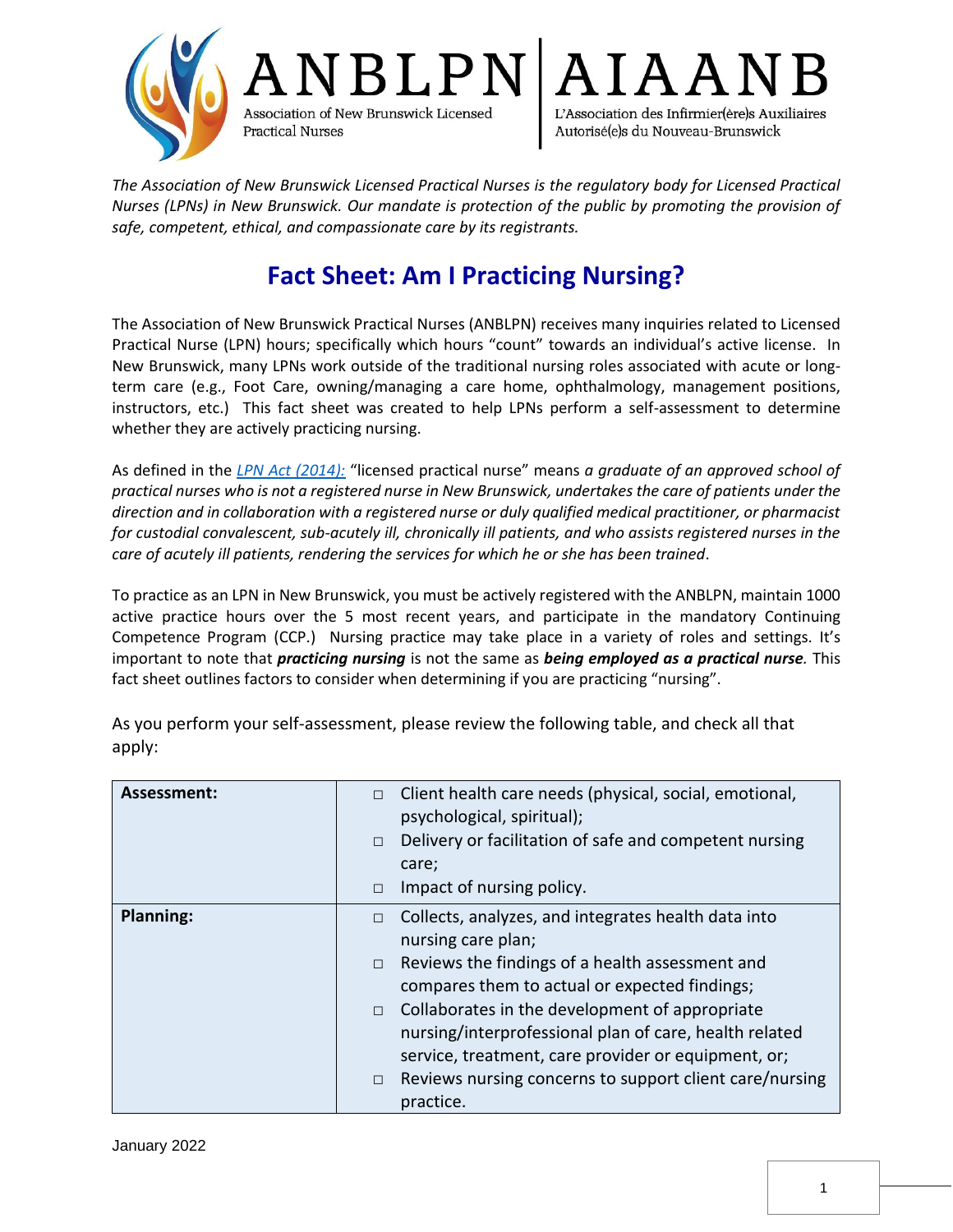| Teaches/Educates clients, families, groups (this may be<br>$\Box$<br>health teaching and may be teaching specific to a health<br>related/medical supply product or health promotion<br>which includes counseling);<br>Communicates with clients, families, and groups about<br>$\Box$<br>interventions or plan of care;<br>Collaborates with other healthcare professionals;<br>$\Box$<br>Directly or indirectly influences the practice of<br>$\Box$<br>healthcare providers and/or nursing policy, which may<br>include surveillance of quality assurance program or<br>workload management program;<br>Manages or co-manages nursing resources (e.g., staff,<br>$\Box$<br>facilities, equipment), or;<br>Collaborates in the development of learning resources<br>$\Box$<br>for nursing and/or other healthcare professionals<br><b>Evaluation:</b><br>Reviews client health records to identify, determine or<br>$\Box$<br>report health outcomes;<br>Anticipates and records outcomes and makes nursing<br>$\Box$<br>practice decisions based on the findings of the<br>evaluation;<br>Collaborates with other healthcare professionals;<br>$\Box$<br>Implements actions that have a direct or indirect effect<br>$\mathbf{L}$<br>on the recipient of a health care service in New<br>Brunswick.<br><b>Accountability (must</b><br>Adheres to Code of Ethics and Standards of Practice set<br>⊔<br>check all):<br>forth by ANBLPN;<br>Being professional, accountable, and responsible for your practice; | Intervention: | Provides treatment or performs health-related<br>$\Box$ |
|----------------------------------------------------------------------------------------------------------------------------------------------------------------------------------------------------------------------------------------------------------------------------------------------------------------------------------------------------------------------------------------------------------------------------------------------------------------------------------------------------------------------------------------------------------------------------------------------------------------------------------------------------------------------------------------------------------------------------------------------------------------------------------------------------------------------------------------------------------------------------------------------------------------------------------------------------------------------------------------------------------------------------------------------------------------------------------------------------------------------------------------------------------------------------------------------------------------------------------------------------------------------------------------------------------------------------------------------------------------------------------------------------------------------------------------------------------------------------------------------------------------|---------------|---------------------------------------------------------|
|                                                                                                                                                                                                                                                                                                                                                                                                                                                                                                                                                                                                                                                                                                                                                                                                                                                                                                                                                                                                                                                                                                                                                                                                                                                                                                                                                                                                                                                                                                                |               | intervention(s);                                        |
|                                                                                                                                                                                                                                                                                                                                                                                                                                                                                                                                                                                                                                                                                                                                                                                                                                                                                                                                                                                                                                                                                                                                                                                                                                                                                                                                                                                                                                                                                                                |               |                                                         |
|                                                                                                                                                                                                                                                                                                                                                                                                                                                                                                                                                                                                                                                                                                                                                                                                                                                                                                                                                                                                                                                                                                                                                                                                                                                                                                                                                                                                                                                                                                                |               |                                                         |
|                                                                                                                                                                                                                                                                                                                                                                                                                                                                                                                                                                                                                                                                                                                                                                                                                                                                                                                                                                                                                                                                                                                                                                                                                                                                                                                                                                                                                                                                                                                |               |                                                         |
|                                                                                                                                                                                                                                                                                                                                                                                                                                                                                                                                                                                                                                                                                                                                                                                                                                                                                                                                                                                                                                                                                                                                                                                                                                                                                                                                                                                                                                                                                                                |               |                                                         |
|                                                                                                                                                                                                                                                                                                                                                                                                                                                                                                                                                                                                                                                                                                                                                                                                                                                                                                                                                                                                                                                                                                                                                                                                                                                                                                                                                                                                                                                                                                                |               |                                                         |
|                                                                                                                                                                                                                                                                                                                                                                                                                                                                                                                                                                                                                                                                                                                                                                                                                                                                                                                                                                                                                                                                                                                                                                                                                                                                                                                                                                                                                                                                                                                |               |                                                         |
|                                                                                                                                                                                                                                                                                                                                                                                                                                                                                                                                                                                                                                                                                                                                                                                                                                                                                                                                                                                                                                                                                                                                                                                                                                                                                                                                                                                                                                                                                                                |               |                                                         |
|                                                                                                                                                                                                                                                                                                                                                                                                                                                                                                                                                                                                                                                                                                                                                                                                                                                                                                                                                                                                                                                                                                                                                                                                                                                                                                                                                                                                                                                                                                                |               |                                                         |
|                                                                                                                                                                                                                                                                                                                                                                                                                                                                                                                                                                                                                                                                                                                                                                                                                                                                                                                                                                                                                                                                                                                                                                                                                                                                                                                                                                                                                                                                                                                |               |                                                         |
|                                                                                                                                                                                                                                                                                                                                                                                                                                                                                                                                                                                                                                                                                                                                                                                                                                                                                                                                                                                                                                                                                                                                                                                                                                                                                                                                                                                                                                                                                                                |               |                                                         |
|                                                                                                                                                                                                                                                                                                                                                                                                                                                                                                                                                                                                                                                                                                                                                                                                                                                                                                                                                                                                                                                                                                                                                                                                                                                                                                                                                                                                                                                                                                                |               |                                                         |
|                                                                                                                                                                                                                                                                                                                                                                                                                                                                                                                                                                                                                                                                                                                                                                                                                                                                                                                                                                                                                                                                                                                                                                                                                                                                                                                                                                                                                                                                                                                |               |                                                         |
|                                                                                                                                                                                                                                                                                                                                                                                                                                                                                                                                                                                                                                                                                                                                                                                                                                                                                                                                                                                                                                                                                                                                                                                                                                                                                                                                                                                                                                                                                                                |               |                                                         |
|                                                                                                                                                                                                                                                                                                                                                                                                                                                                                                                                                                                                                                                                                                                                                                                                                                                                                                                                                                                                                                                                                                                                                                                                                                                                                                                                                                                                                                                                                                                |               |                                                         |
|                                                                                                                                                                                                                                                                                                                                                                                                                                                                                                                                                                                                                                                                                                                                                                                                                                                                                                                                                                                                                                                                                                                                                                                                                                                                                                                                                                                                                                                                                                                |               |                                                         |
|                                                                                                                                                                                                                                                                                                                                                                                                                                                                                                                                                                                                                                                                                                                                                                                                                                                                                                                                                                                                                                                                                                                                                                                                                                                                                                                                                                                                                                                                                                                |               |                                                         |
|                                                                                                                                                                                                                                                                                                                                                                                                                                                                                                                                                                                                                                                                                                                                                                                                                                                                                                                                                                                                                                                                                                                                                                                                                                                                                                                                                                                                                                                                                                                |               |                                                         |
|                                                                                                                                                                                                                                                                                                                                                                                                                                                                                                                                                                                                                                                                                                                                                                                                                                                                                                                                                                                                                                                                                                                                                                                                                                                                                                                                                                                                                                                                                                                |               |                                                         |
|                                                                                                                                                                                                                                                                                                                                                                                                                                                                                                                                                                                                                                                                                                                                                                                                                                                                                                                                                                                                                                                                                                                                                                                                                                                                                                                                                                                                                                                                                                                |               |                                                         |
|                                                                                                                                                                                                                                                                                                                                                                                                                                                                                                                                                                                                                                                                                                                                                                                                                                                                                                                                                                                                                                                                                                                                                                                                                                                                                                                                                                                                                                                                                                                |               |                                                         |
|                                                                                                                                                                                                                                                                                                                                                                                                                                                                                                                                                                                                                                                                                                                                                                                                                                                                                                                                                                                                                                                                                                                                                                                                                                                                                                                                                                                                                                                                                                                |               |                                                         |
|                                                                                                                                                                                                                                                                                                                                                                                                                                                                                                                                                                                                                                                                                                                                                                                                                                                                                                                                                                                                                                                                                                                                                                                                                                                                                                                                                                                                                                                                                                                |               |                                                         |
|                                                                                                                                                                                                                                                                                                                                                                                                                                                                                                                                                                                                                                                                                                                                                                                                                                                                                                                                                                                                                                                                                                                                                                                                                                                                                                                                                                                                                                                                                                                |               |                                                         |
|                                                                                                                                                                                                                                                                                                                                                                                                                                                                                                                                                                                                                                                                                                                                                                                                                                                                                                                                                                                                                                                                                                                                                                                                                                                                                                                                                                                                                                                                                                                |               |                                                         |
|                                                                                                                                                                                                                                                                                                                                                                                                                                                                                                                                                                                                                                                                                                                                                                                                                                                                                                                                                                                                                                                                                                                                                                                                                                                                                                                                                                                                                                                                                                                |               |                                                         |
|                                                                                                                                                                                                                                                                                                                                                                                                                                                                                                                                                                                                                                                                                                                                                                                                                                                                                                                                                                                                                                                                                                                                                                                                                                                                                                                                                                                                                                                                                                                |               |                                                         |
| Having evidence informed practice;<br>Protecting the public through self-regulation;                                                                                                                                                                                                                                                                                                                                                                                                                                                                                                                                                                                                                                                                                                                                                                                                                                                                                                                                                                                                                                                                                                                                                                                                                                                                                                                                                                                                                           |               |                                                         |
| Engaging in Professional and Ethical Practice<br>٠                                                                                                                                                                                                                                                                                                                                                                                                                                                                                                                                                                                                                                                                                                                                                                                                                                                                                                                                                                                                                                                                                                                                                                                                                                                                                                                                                                                                                                                             |               |                                                         |
| Follows legislative requirements documented in the<br>Ш                                                                                                                                                                                                                                                                                                                                                                                                                                                                                                                                                                                                                                                                                                                                                                                                                                                                                                                                                                                                                                                                                                                                                                                                                                                                                                                                                                                                                                                        |               |                                                         |
| Licensed Practical Nurses Act, Regulations and By-laws,                                                                                                                                                                                                                                                                                                                                                                                                                                                                                                                                                                                                                                                                                                                                                                                                                                                                                                                                                                                                                                                                                                                                                                                                                                                                                                                                                                                                                                                        |               |                                                         |
| and;                                                                                                                                                                                                                                                                                                                                                                                                                                                                                                                                                                                                                                                                                                                                                                                                                                                                                                                                                                                                                                                                                                                                                                                                                                                                                                                                                                                                                                                                                                           |               |                                                         |
| Works within the professional scope of a licensed                                                                                                                                                                                                                                                                                                                                                                                                                                                                                                                                                                                                                                                                                                                                                                                                                                                                                                                                                                                                                                                                                                                                                                                                                                                                                                                                                                                                                                                              |               |                                                         |
| practical nurse.                                                                                                                                                                                                                                                                                                                                                                                                                                                                                                                                                                                                                                                                                                                                                                                                                                                                                                                                                                                                                                                                                                                                                                                                                                                                                                                                                                                                                                                                                               |               |                                                         |